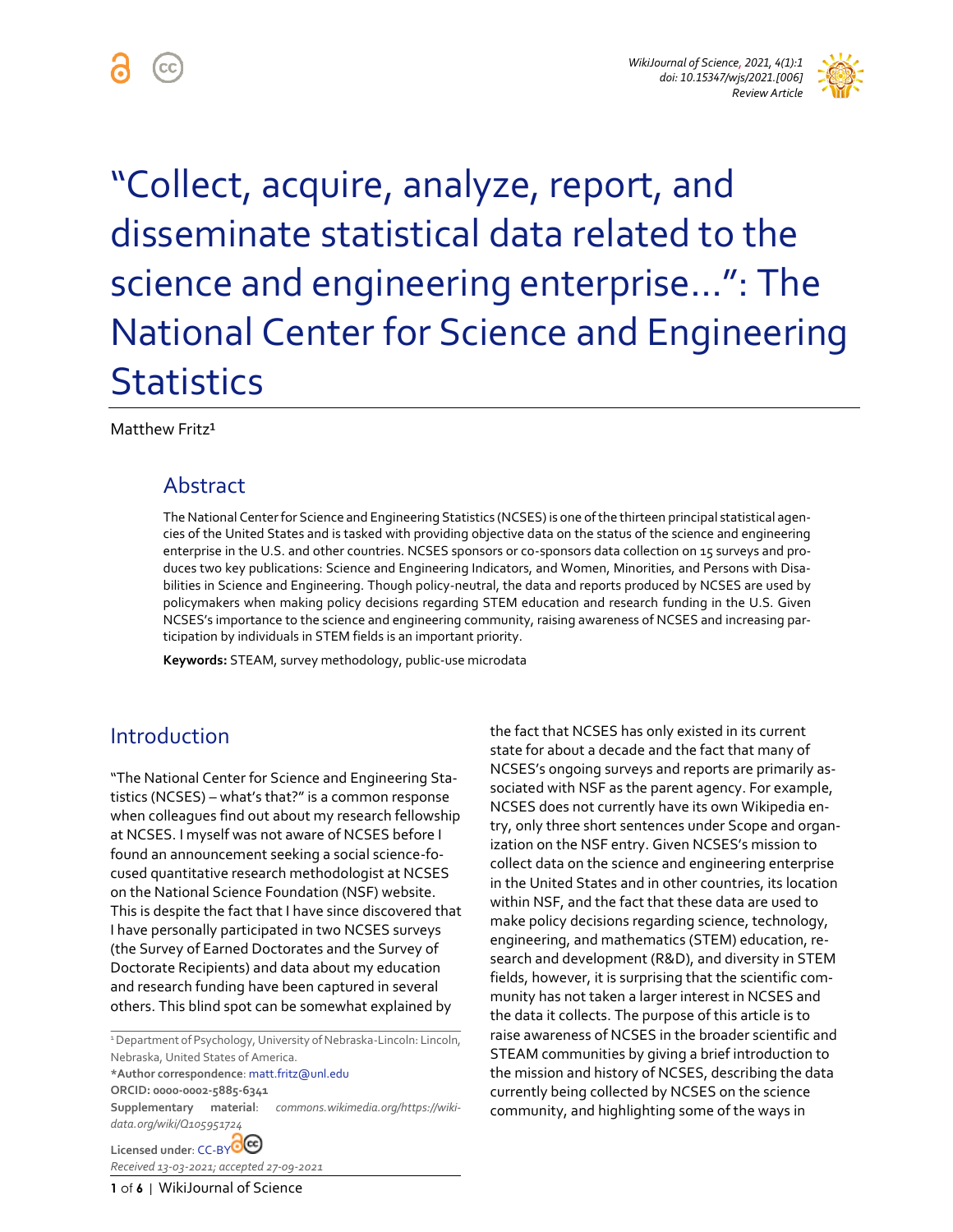

which researchers can become more involved with NCSES.

### **Mission, History, and Organization**

The National Center for Science and Engineering Statistics (NCSES) is a principal agency of the [Federal Statis](https://en.wikipedia.org/wiki/Federal_Statistical_System_of_the_United_States)[tical System of the United States](https://en.wikipedia.org/wiki/Federal_Statistical_System_of_the_United_States) that serves as a clearinghouse for collecting, interpreting, analyzing, and disseminating objective statistical data on the [U.S.](https://en.wikipedia.org/wiki/United_States) and other nations' [science](https://en.wikipedia.org/wiki/Science) and [engineering](https://en.wikipedia.org/wiki/Engineering) enterprises.<sup>[\[1\]](https://en.wikiversity.org/wiki/WikiJournal_of_Science/%E2%80%9CCollect,_acquire,_analyze,_report,_and_disseminate_statistical_data_related_to_the_science_and_engineering_enterprise%E2%80%A6%E2%80%9D:_The_National_Center_for_Science_and_Engineering_Statistics#cite_note-3)</sup> This includes data on the science and engineerin[g work](https://en.wikipedia.org/wiki/Workforce)[force,](https://en.wikipedia.org/wiki/Workforce) the condition and progression of science, technology, engineering, and mathematics (STEM) education in the U.S. and abroad, and U.S. competitiveness in science, engineering, technology, and research and development (R&D). Additionally, NCSES's [U.S. Congres](https://en.wikipedia.org/wiki/united_states_congress)[sional](https://en.wikipedia.org/wiki/united_states_congress) mandate includes supporting research that uses the data NCSES have acquired, educating and training researchers in the use of these data, and conducting methodological research in areas related to data collection and analysis. NCSES is also required to provide information to practitioners, researchers, policymakers, and the public using the processes established by the [Foundations for Evidence-Based Policymaking Act of](https://en.wikipedia.org/wiki/Foundations_for_Evidence-Based_Policymaking_Act)  [2019](https://en.wikipedia.org/wiki/Foundations_for_Evidence-Based_Policymaking_Act) (Evidence Act).<sup>[\[2\]](https://en.wikiversity.org/wiki/WikiJournal_of_Science/%E2%80%9CCollect,_acquire,_analyze,_report,_and_disseminate_statistical_data_related_to_the_science_and_engineering_enterprise%E2%80%A6%E2%80%9D:_The_National_Center_for_Science_and_Engineering_Statistics#cite_note-4)</sup>

NCSES is unique as the only federal statistical agency to also be a division within the National Science Foundation (NSF). Originally named the Division of Science Resources Statistics and located within NSF's Directorate for Social, Behavioral and Economic Sciences, Section 505 of the [America COMPETES Reauthorization Act of](https://en.wikipedia.org/wiki/America_COMPETES_Act)  [2010](https://en.wikipedia.org/wiki/America_COMPETES_Act)<sup>[\[3\]](https://en.wikiversity.org/wiki/WikiJournal_of_Science/%E2%80%9CCollect,_acquire,_analyze,_report,_and_disseminate_statistical_data_related_to_the_science_and_engineering_enterprise%E2%80%A6%E2%80%9D:_The_National_Center_for_Science_and_Engineering_Statistics#cite_note-5)</sup> authorized the division to be renamed the National Center for Science and Engineering Statistics and expanded the new center's role within NSF. Despite the name change, recognized by NSF on February 15, 2011,<sup>[\[4\]](https://en.wikiversity.org/wiki/WikiJournal_of_Science/%E2%80%9CCollect,_acquire,_analyze,_report,_and_disseminate_statistical_data_related_to_the_science_and_engineering_enterprise%E2%80%A6%E2%80%9D:_The_National_Center_for_Science_and_Engineering_Statistics#cite_note-6)</sup> NCSES continues to serve as the primary statistical resource for NSF.

NCSES is the second smallest of the thirteen Federal statistical agencies in terms of staff (56 permanent fulltime employees as of 2020), but ranks  $9<sup>th</sup>$  in terms of budget (\$58 million for [fiscal year](https://en.wikipedia.org/wiki/Fiscal_year) 2020).<sup>[\[5\]](https://en.wikiversity.org/wiki/WikiJournal_of_Science/%E2%80%9CCollect,_acquire,_analyze,_report,_and_disseminate_statistical_data_related_to_the_science_and_engineering_enterprise%E2%80%A6%E2%80%9D:_The_National_Center_for_Science_and_Engineering_Statistics#cite_note-7)</sup> Despite its relatively small size, NCSES is composed of seven dif-ferent programs.<sup>[\[6\]](https://en.wikiversity.org/wiki/WikiJournal_of_Science/%E2%80%9CCollect,_acquire,_analyze,_report,_and_disseminate_statistical_data_related_to_the_science_and_engineering_enterprise%E2%80%A6%E2%80%9D:_The_National_Center_for_Science_and_Engineering_Statistics#cite_note-:0-8)</sup> The Administrative and Program Operations Groups is responsible for managerial, budget, and business process support, as well as assistance to the Office of the Director. The Human Resources Statistics Program is responsible for collecting and disseminating data on STEM education and the STEM workforce. The Information and Technology Services Program oversees NCSES's data management

and information dissemination, both print and electronic. The Office of the Director, which includes the NCSES Director, Deputy Director, Chief Statistician, and Research Director, sets priorities for the center and ensures NCSES meets its Congressional mandate. The Research and Develop Statistics Program is responsible for collecting and disseminating data on U.S. R&D including expenditures, infrastructure, innovation, and international comparability. The Science and Engineering Indicators Program is tasked with producing the biennial Congressionally mandated report *Science and Engineering Indicators*. The Statistics, Methods and Research Program provide[s statistical](https://en.wikipedia.org/wiki/Statistics) an[d survey method](https://en.wikipedia.org/wiki/Survey_methodology)[ology](https://en.wikipedia.org/wiki/Survey_methodology) support within NCSES and conducts statistical research with a focus towards improving the quality of the data collected by NCSES.

## **Key Publications**

While NCSES prepares or assists with preparing many different reports, briefs, and working papers, the center focuses on two key publications: the *[Science and Engi](https://ncses.nsf.gov/indicators)[neering Indicators](https://ncses.nsf.gov/indicators)* (SEI) report[\[7\]](https://en.wikiversity.org/wiki/WikiJournal_of_Science/%E2%80%9CCollect,_acquire,_analyze,_report,_and_disseminate_statistical_data_related_to_the_science_and_engineering_enterprise%E2%80%A6%E2%80%9D:_The_National_Center_for_Science_and_Engineering_Statistics#cite_note-9) and the *[Women, Minor](https://ncses.nsf.gov/pubs/nsf21321)[ities, and Persons with Disabilities in Science and Engi](https://ncses.nsf.gov/pubs/nsf21321)[neering](https://ncses.nsf.gov/pubs/nsf21321)* (WMPDSE) report.[\[8\]](https://en.wikiversity.org/wiki/WikiJournal_of_Science/%E2%80%9CCollect,_acquire,_analyze,_report,_and_disseminate_statistical_data_related_to_the_science_and_engineering_enterprise%E2%80%A6%E2%80%9D:_The_National_Center_for_Science_and_Engineering_Statistics#cite_note-10) SEI is a biennial Congressionally mandated report prepared by NCSES under the guidance of the [National Science Board](https://en.wikipedia.org/wiki/National_Science_Board) that provides quantitative information on the scope, quality, and vitality of the U.S science and engineering enterprise, as well as competitiveness in this area compared with other countries. While SEI is policy neutral, the report is intended to inform the development of future domestic and international science and engineering policy. The 2020 SEI included thematic sub-reports on the following 9 areas:

- Academic Research and Development
- Elementary and Secondary Mathematics and Science Education
- Higher Education in Science and Engineering
- Invention, Knowledge Transfer, and Innovation
- Production and Trade of Knowledge- and Technology-Intensive Industries
- Publications Output: U.S. Trends and International Comparisons
- Research and Development: U.S. Trends and International Comparisons
- Science and Engineering Labor Force
- Science and Technology: Public Attitudes, Knowledge, and Interest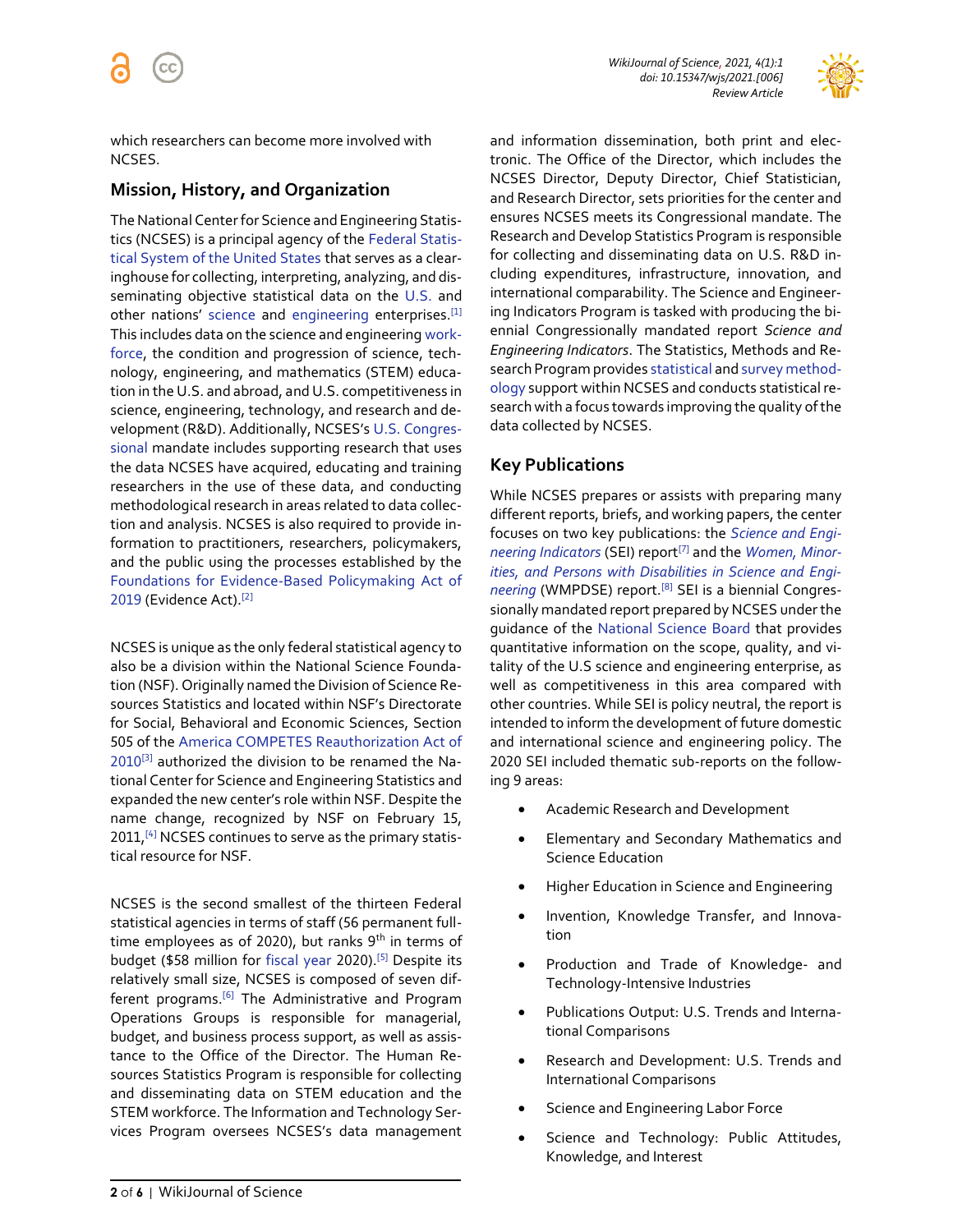



The WMPDSE is also a biennial report, mandated by the Science and Engineering Equal Opportunities Act (Pub-lic Law 96-516<sup>[\[9\]](https://en.wikiversity.org/wiki/WikiJournal_of_Science/%E2%80%9CCollect,_acquire,_analyze,_report,_and_disseminate_statistical_data_related_to_the_science_and_engineering_enterprise%E2%80%A6%E2%80%9D:_The_National_Center_for_Science_and_Engineering_Statistics#cite_note-11)</sup>), that provides information on the participation of women, minorities, and persons with disabilities in STEM education and the science and engineering workforce. Similar to SEI, WMPDSE is policy neutral, but intended to inform the development of future domestic and international science and engineering policy.

### **Current Initiatives**

As evidenced by existing surveys, the science and engineering enterprise workforce has traditionally only included individuals with [bachelor's,](https://en.wikipedia.org/wiki/Bachelor%27s_degree) [master's,](https://en.wikipedia.org/wiki/Master%27s_degree) and/or [doctorates](https://en.wikipedia.org/wiki/Doctorate) in STEM fields. The [U.S. Census Bureau,](https://en.wikipedia.org/wiki/United_States_Census_Bureau) however, estimates there are approximately 17 million individuals over the age of 25 who work in highly technical fields who do not possess a bachelor's degree. These individuals have been called the Skilled Technical Workforce (STW)<sup>[\[10\]](https://en.wikiversity.org/wiki/WikiJournal_of_Science/%E2%80%9CCollect,_acquire,_analyze,_report,_and_disseminate_statistical_data_related_to_the_science_and_engineering_enterprise%E2%80%A6%E2%80%9D:_The_National_Center_for_Science_and_Engineering_Statistics#cite_note-12)</sup> and have been identified by the [National Academies of Sciences, Engineering, and](https://en.wikipedia.org/wiki/National_Academies_of_Sciences,_Engineering,_and_Medicine)  [Medicine's](https://en.wikipedia.org/wiki/National_Academies_of_Sciences,_Engineering,_and_Medicine) Committee on National Statistics, [\[11\]](https://en.wikiversity.org/wiki/WikiJournal_of_Science/%E2%80%9CCollect,_acquire,_analyze,_report,_and_disseminate_statistical_data_related_to_the_science_and_engineering_enterprise%E2%80%A6%E2%80%9D:_The_National_Center_for_Science_and_Engineering_Statistics#cite_note-13) th[e Na](https://en.wikipedia.org/wiki/National_Science_Board#Work_of_the_National_Science_Board)[tional Science Board's STW Task Force,](https://en.wikipedia.org/wiki/National_Science_Board#Work_of_the_National_Science_Board) [\[12\]](https://en.wikiversity.org/wiki/WikiJournal_of_Science/%E2%80%9CCollect,_acquire,_analyze,_report,_and_disseminate_statistical_data_related_to_the_science_and_engineering_enterprise%E2%80%A6%E2%80%9D:_The_National_Center_for_Science_and_Engineering_Statistics#cite_note-14) and the Innovations in Mentoring, Training, and Apprenticeships Act of 2018 $^{[13]}$  $^{[13]}$  $^{[13]}$  as a segment of the U.S. science and engineering workforce that needs to be measured in order to better understand health and breadth of the U.S. science and engineering enterprise. As a result, NCSES launched the STW Initiative<sup>[\[14\]](https://en.wikiversity.org/wiki/WikiJournal_of_Science/%E2%80%9CCollect,_acquire,_analyze,_report,_and_disseminate_statistical_data_related_to_the_science_and_engineering_enterprise%E2%80%A6%E2%80%9D:_The_National_Center_for_Science_and_Engineering_Statistics#cite_note-16)</sup> to collect data on this segment of the workforce that include the creation of a new survey: the *National Training, Education, and Workforce Survey*.

### **Data and Surveys**

In keeping with the Evidence Act, much of the data that NCSES has acquired, including data used in the SEI and WMPDSE reports, is available to researchers, policymakers, and the general public for free as de-identified [public-use](https://en.wikipedia.org/wiki/Public_use) [microdata.](https://en.wikipedia.org/wiki/Microdata_(statistics)) Restricted-use data files that may contain information that could lead to direct or indirect identification of respondents can also be requested, but requires an application describing the intended use and approval from NCSES. As of March 2021, NCSES sponsors or co-sponsors ongoing data col-lection on 1[5 surveys](https://en.wikipedia.org/wiki/Survey_(human_research)) in four content areas.<sup>[\[15\]](https://en.wikiversity.org/wiki/WikiJournal_of_Science/%E2%80%9CCollect,_acquire,_analyze,_report,_and_disseminate_statistical_data_related_to_the_science_and_engineering_enterprise%E2%80%A6%E2%80%9D:_The_National_Center_for_Science_and_Engineering_Statistics#cite_note-17)</sup>

Main results or descriptive text here. Main results or descriptive text here. Main results or descriptive text here.

**Education of Scientists and Engineers**

*Survey of Earned Doctorates* (**SED**) [\[16\]](https://en.wikiversity.org/wiki/WikiJournal_of_Science/%E2%80%9CCollect,_acquire,_analyze,_report,_and_disseminate_statistical_data_related_to_the_science_and_engineering_enterprise%E2%80%A6%E2%80%9D:_The_National_Center_for_Science_and_Engineering_Statistics#cite_note-18) – The SED is likely the most well-known survey, at least to scientists in the U.S., because it is a [census](https://en.wikipedia.org/wiki/Census) that collects data on the educational history, [demographic](https://en.wikipedia.org/wiki/Demography) characteristics, and postgraduation plans for all individuals receiving a research doctorate from an accredited U.S. institution in a given [academic year.](https://en.wikipedia.org/wiki/Academic_year) The SED, in partnership with th[e National Institutes of Health](https://en.wikipedia.org/wiki/National_Institutes_of_Health) (NIH), th[e U.S. Depart](https://en.wikipedia.org/wiki/United_States_Department_of_Education)[ment of Education,](https://en.wikipedia.org/wiki/United_States_Department_of_Education) and the [National Endowment for](https://en.wikipedia.org/wiki/National_Endowment_for_the_Humanities)  [the Humanities,](https://en.wikipedia.org/wiki/National_Endowment_for_the_Humanities) has been collected annually since 1957.

*Survey of Graduate Students and Postdoctorates in Science and Engineering* (**GSS**) [\[17\]](https://en.wikiversity.org/wiki/WikiJournal_of_Science/%E2%80%9CCollect,_acquire,_analyze,_report,_and_disseminate_statistical_data_related_to_the_science_and_engineering_enterprise%E2%80%A6%E2%80%9D:_The_National_Center_for_Science_and_Engineering_Statistics#cite_note-19) – The GSS, collected in partnership with NIH, is an annual census started in 1966. The GSS collects data on demographic characteristics and financial support for all [graduate students,](https://en.wikipedia.org/wiki/Graduate_school) [postdoctoral researchers,](https://en.wikipedia.org/wiki/Postdoctoral_researcher) and doctorate-holding nonfaculty researchers a[t academic institutions](https://en.wikipedia.org/wiki/Academic_institution) in the U.S., [Guam,](https://en.wikipedia.org/wiki/Guam) and [Puerto Rico](https://en.wikipedia.org/wiki/Puerto_Rico) granting research-based master's and doctoral degrees in science, engineering, and selected health fields as of the fall of the survey year.

#### **Research and Development Funding and Expenditures**

*Annual Business Survey* (**ABS**) [\[18\]](https://en.wikiversity.org/wiki/WikiJournal_of_Science/%E2%80%9CCollect,_acquire,_analyze,_report,_and_disseminate_statistical_data_related_to_the_science_and_engineering_enterprise%E2%80%A6%E2%80%9D:_The_National_Center_for_Science_and_Engineering_Statistics#cite_note-20) – The ABS, started in 2018 and collected annually in partnership with the U.S. Census Bureau, is actually composed of two surveys. The ABS-1 collects data on R&D, innovation, technology, intellectual property, and business owner characteristics for a [sample](https://en.wikipedia.org/wiki/Sample_(statistics)) of all no[nfarm,](https://en.wikipedia.org/wiki/Farm) for-profit [busi](https://en.wikipedia.org/wiki/Business)[nesses](https://en.wikipedia.org/wiki/Business) operating within the U.S. with less than 10 employees. The ABS-1 includes questions from the Business Research and Development and Innovation Survey – Microbusiness (BRDI-M). The ABS-2 collects the same data as the ABS-1 for a sample of all nonfarm, for-profit businesses operating within the U.S. with 10 or more employees with exception of R&D activity, which is captured by the Business Enterprise Research and Development Survey (BERD).

*Business Enterprise Research and Development Survey* (**BERD**) [\[19\]](https://en.wikiversity.org/wiki/WikiJournal_of_Science/%E2%80%9CCollect,_acquire,_analyze,_report,_and_disseminate_statistical_data_related_to_the_science_and_engineering_enterprise%E2%80%A6%E2%80%9D:_The_National_Center_for_Science_and_Engineering_Statistics#cite_note-21) – The BERD [formerly known as the *Business Research and Development Survey* (BRDS, 2017- 2018), the *Business Research and Development and Innovation Survey* (BRDIS; 2008-2016), and *the Survey of Industrial Research and Development* (SIRD; 1953-2007), respectively] is an annual survey started in 2018 in partnership with the Census Bureau. The BERD collects data on R&D activity, including expenditures and employees, for nonfarm, for-profit businesses operating within the U.S. with 10 or more employees that spent \$50,000 or more on R&D activities in the [calendar year](https://en.wikipedia.org/wiki/Calendar_year) of the survey.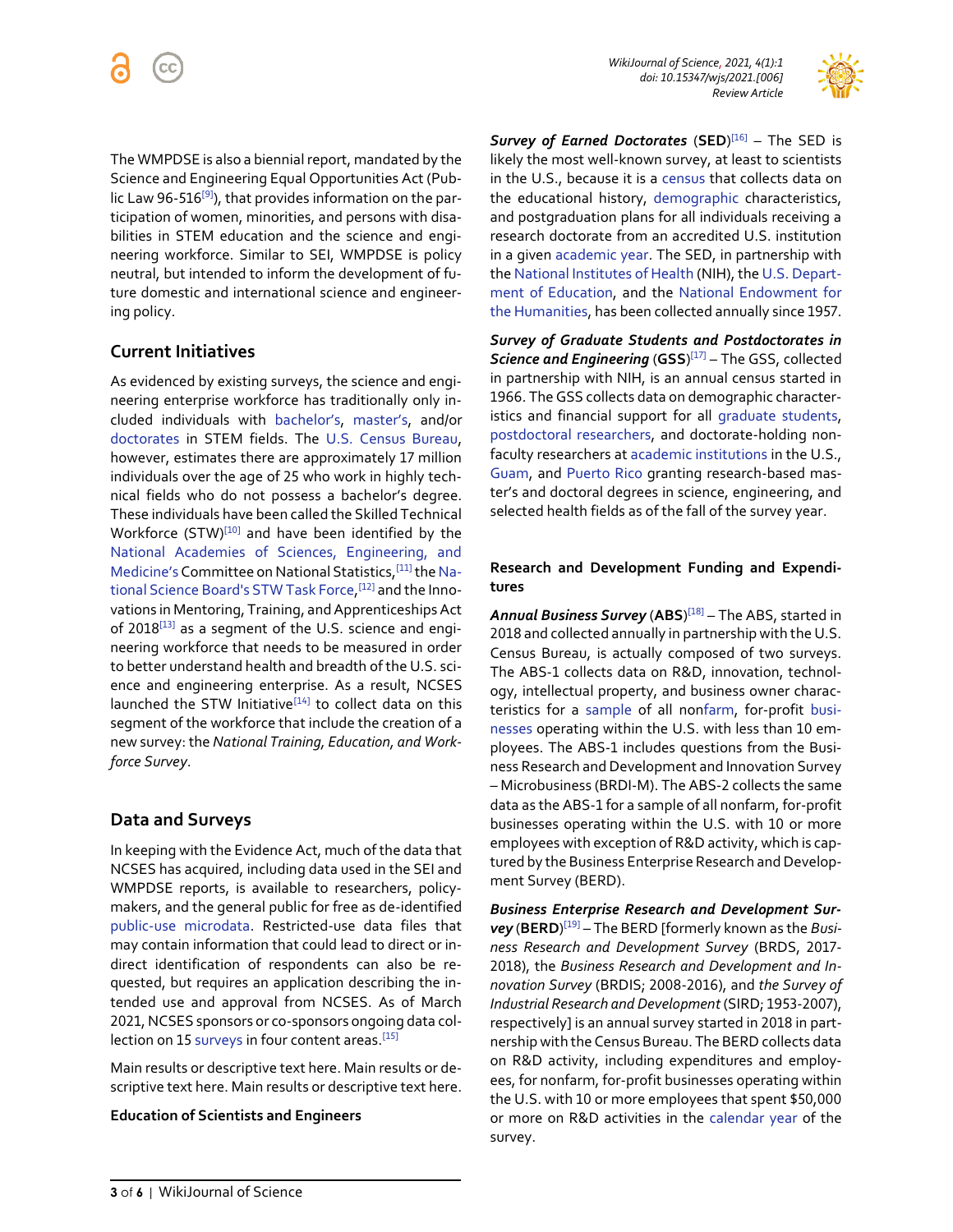



*Federally Funded Research and Development Centers (FFRDC) Research and Development Survey* (**FFRDC-RDS**) [\[20\]](https://en.wikiversity.org/wiki/WikiJournal_of_Science/%E2%80%9CCollect,_acquire,_analyze,_report,_and_disseminate_statistical_data_related_to_the_science_and_engineering_enterprise%E2%80%A6%E2%80%9D:_The_National_Center_for_Science_and_Engineering_Statistics#cite_note-22) – The FFRDC-RDS, an annual census started in 2001, collects data on R&D activities at all forty-two [FFRDCs](https://en.wikipedia.org/wiki/Federally_funded_research_and_development_centers) as defined by the NSF Master Government List of FFRDCs.[\[21\]](https://en.wikiversity.org/wiki/WikiJournal_of_Science/%E2%80%9CCollect,_acquire,_analyze,_report,_and_disseminate_statistical_data_related_to_the_science_and_engineering_enterprise%E2%80%A6%E2%80%9D:_The_National_Center_for_Science_and_Engineering_Statistics#cite_note-23)

*Higher Education Research and Development Survey* (**HERD**) [\[22\]](https://en.wikiversity.org/wiki/WikiJournal_of_Science/%E2%80%9CCollect,_acquire,_analyze,_report,_and_disseminate_statistical_data_related_to_the_science_and_engineering_enterprise%E2%80%A6%E2%80%9D:_The_National_Center_for_Science_and_Engineering_Statistics#cite_note-24) – The HERD [formerly known as the *NSF Survey of Research and Development Expenditures at Universities and College* (*Academic R&D Expenditures Survey*; 1972-2009)] is an annual census started in 2010. The HERD collects data on R&D activities at all U.S. institutions of higher educations, specifically [universities](https://en.wikipedia.org/wiki/University) an[d colleges,](https://en.wikipedia.org/wiki/College) that reported at least \$150,000 in R&D expenditures in the prior fiscal year.

*Nonprofit Research Activities Survey* (**NPRA**) [\[23\]](https://en.wikiversity.org/wiki/WikiJournal_of_Science/%E2%80%9CCollect,_acquire,_analyze,_report,_and_disseminate_statistical_data_related_to_the_science_and_engineering_enterprise%E2%80%A6%E2%80%9D:_The_National_Center_for_Science_and_Engineering_Statistics#cite_note-25) – The NPRA collects data on R&D activities from a sample of U.S. non-academi[c nonprofit organizations,](https://en.wikipedia.org/wiki/Nonprofit_organization) specifically organizations with a 501(c) designation. The NPRA is NCSES's newest survey with the initial data collection occurring in 2018.

*Survey of Federal Funds for Research and Development* (**FFS**) [\[24\]](https://en.wikiversity.org/wiki/WikiJournal_of_Science/%E2%80%9CCollect,_acquire,_analyze,_report,_and_disseminate_statistical_data_related_to_the_science_and_engineering_enterprise%E2%80%A6%E2%80%9D:_The_National_Center_for_Science_and_Engineering_Statistics#cite_note-26) – The FFS is an annual census that has collected data on all R&D activities funded by the federal government of the U.S since 1951. These data are used by the Established Program to Stimulate Competitive Research, the [Federal Laboratory Consortium for](https://en.wikipedia.org/wiki/Federal_Laboratory_Consortium)  [Technology Transfer](https://en.wikipedia.org/wiki/Federal_Laboratory_Consortium) program, th[e Small Business Inno](https://en.wikipedia.org/wiki/Small_Business_Innovation_Research)[vation Research](https://en.wikipedia.org/wiki/Small_Business_Innovation_Research) program, and the Small Business Technology Transfer program.

*Survey of Federal Science and Engineering Support to Universities, Colleges, and Nonprofit Institutions* (**FSESS**) [\[25\]](https://en.wikiversity.org/wiki/WikiJournal_of_Science/%E2%80%9CCollect,_acquire,_analyze,_report,_and_disseminate_statistical_data_related_to_the_science_and_engineering_enterprise%E2%80%A6%E2%80%9D:_The_National_Center_for_Science_and_Engineering_Statistics#cite_note-27) – The FSESS is an annual census that has collected data on all R&D activities at all nonprofit or academic institutions, specifically universities and colleges, funded by the federal government of the U.S since 1963.

*Survey of State Government Research and Development* (**SRDS**) [\[26\]](https://en.wikiversity.org/wiki/WikiJournal_of_Science/%E2%80%9CCollect,_acquire,_analyze,_report,_and_disseminate_statistical_data_related_to_the_science_and_engineering_enterprise%E2%80%A6%E2%80%9D:_The_National_Center_for_Science_and_Engineering_Statistics#cite_note-28) – The SRDS is an annual census of all R&D activities funded by the state governments of the 5[0 U.S. states,](https://en.wikipedia.org/wiki/U.S._state) th[e District of Columbia,](https://en.wikipedia.org/wiki/Washington,_DC) and Puerto Rico and has been collected since 2006.

## **Science and Engineering Research Facilities**

*Survey of Science and Engineering Research Facilities* (**SEFS**) [\[27\]](https://en.wikiversity.org/wiki/WikiJournal_of_Science/%E2%80%9CCollect,_acquire,_analyze,_report,_and_disseminate_statistical_data_related_to_the_science_and_engineering_enterprise%E2%80%A6%E2%80%9D:_The_National_Center_for_Science_and_Engineering_Statistics#cite_note-29) – The SEFS started data collection in 1986 and is a biennial census of the cost and space of S&E research facilities at all U.S. research-performing universities and colleges that reported at least \$1 million in R&D expenditures on the HERD survey.

## **Science and Engineering Workforce**

*Early Career Doctorates Survey* (**ECDS**) [\[28\]](https://en.wikiversity.org/wiki/WikiJournal_of_Science/%E2%80%9CCollect,_acquire,_analyze,_report,_and_disseminate_statistical_data_related_to_the_science_and_engineering_enterprise%E2%80%A6%E2%80%9D:_The_National_Center_for_Science_and_Engineering_Statistics#cite_note-30) – Started in 2015 in partnership with NIH, the ECDS collects data on demographic characteristics and [professional](https://en.wikipedia.org/wiki/Professional) activities including achievements, research, and [work-life bal](https://en.wikipedia.org/wiki/Work%E2%80%93life_balance_in_the_United_States)[ance](https://en.wikipedia.org/wiki/Work%E2%80%93life_balance_in_the_United_States) for a sample of individuals who earned their first doctorate degree in the previous 10 years.

*National Survey of College Graduates* (**NCSG**) [\[29\]](https://en.wikiversity.org/wiki/WikiJournal_of_Science/%E2%80%9CCollect,_acquire,_analyze,_report,_and_disseminate_statistical_data_related_to_the_science_and_engineering_enterprise%E2%80%A6%E2%80%9D:_The_National_Center_for_Science_and_Engineering_Statistics#cite_note-31) – The biennial NCSG, started in 1993, collects data on a sample of individuals who are younger than 76, have at least a bachelor's degree, and are living in the U.S. during the time of the survey, with a focus on individuals in the science and engineering workforce.

*Survey of Doctorate Recipients* (**SDR**) [\[30\]](https://en.wikiversity.org/wiki/WikiJournal_of_Science/%E2%80%9CCollect,_acquire,_analyze,_report,_and_disseminate_statistical_data_related_to_the_science_and_engineering_enterprise%E2%80%A6%E2%80%9D:_The_National_Center_for_Science_and_Engineering_Statistics#cite_note-32) – Started in 1973, the SDR collects data biennially on demographic characteristics, employment, and occupation for a sample of individuals who hold a doctorate in a science, engineering, o[r health](https://en.wikipedia.org/wiki/Health_care) (SEH) field and are under the age of 76.

*Survey of Postdocs at Federally Funded Research and Development Centers* (**FFRDCPS**) [\[31\]](https://en.wikiversity.org/wiki/WikiJournal_of_Science/%E2%80%9CCollect,_acquire,_analyze,_report,_and_disseminate_statistical_data_related_to_the_science_and_engineering_enterprise%E2%80%A6%E2%80%9D:_The_National_Center_for_Science_and_Engineering_Statistics#cite_note-33) – The FFRDCPS is a periodic survey, first collected in 2005, that measures demographic characteristics and fields of research for all postdoctoral researchers at FFRDCs.

# Results / Description

## **Data and Publication Usage Examples**

While the following examples are not intended to be an exhaustive list, it is illustrative to see some examples of how NCSES survey data and reports are currently being used by researchers and policymakers.

#### **Budgeting for Federal Investment**

The [Congressional Budget Office](https://en.wikipedia.org/wiki/Congressional_Budget_Office) (CBO) is a [nonparti](https://en.wikipedia.org/wiki/Nonpartisanism)[san,](https://en.wikipedia.org/wiki/Nonpartisanism) policy-neutral federal agency that releases annual reports containing cost estimates for proposed legislation. The CBO's 2021 *Budgeting for Federal Investment* report,<sup>[\[32\]](https://en.wikiversity.org/wiki/WikiJournal_of_Science/%E2%80%9CCollect,_acquire,_analyze,_report,_and_disseminate_statistical_data_related_to_the_science_and_engineering_enterprise%E2%80%A6%E2%80%9D:_The_National_Center_for_Science_and_Engineering_Statistics#cite_note-34)</sup> which focuses on investment i[n physical capi](https://en.wikipedia.org/wiki/Physical_capital)[tal,](https://en.wikipedia.org/wiki/Physical_capital) education, and research and development, includes the [Bureau of Economic Analysis's](https://en.wikipedia.org/wiki/Bureau_of_Economic_Analysis) measure o[f depreci](https://en.wikipedia.org/wiki/Depreciation)[ation](https://en.wikipedia.org/wiki/Depreciation) which is based, in part, on the BERD survey data. [\[33\]](https://en.wikiversity.org/wiki/WikiJournal_of_Science/%E2%80%9CCollect,_acquire,_analyze,_report,_and_disseminate_statistical_data_related_to_the_science_and_engineering_enterprise%E2%80%A6%E2%80%9D:_The_National_Center_for_Science_and_Engineering_Statistics#cite_note-35)

#### **Faculty Job Satisfaction**

Academic researchers interested in studying whether university faculty job satisfaction differed as a function of gender and discipline used the 2003 SDR data.<sup>[\[34\]](https://en.wikiversity.org/wiki/WikiJournal_of_Science/%E2%80%9CCollect,_acquire,_analyze,_report,_and_disseminate_statistical_data_related_to_the_science_and_engineering_enterprise%E2%80%A6%E2%80%9D:_The_National_Center_for_Science_and_Engineering_Statistics#cite_note-36)</sup>

#### **State-Level Innovation**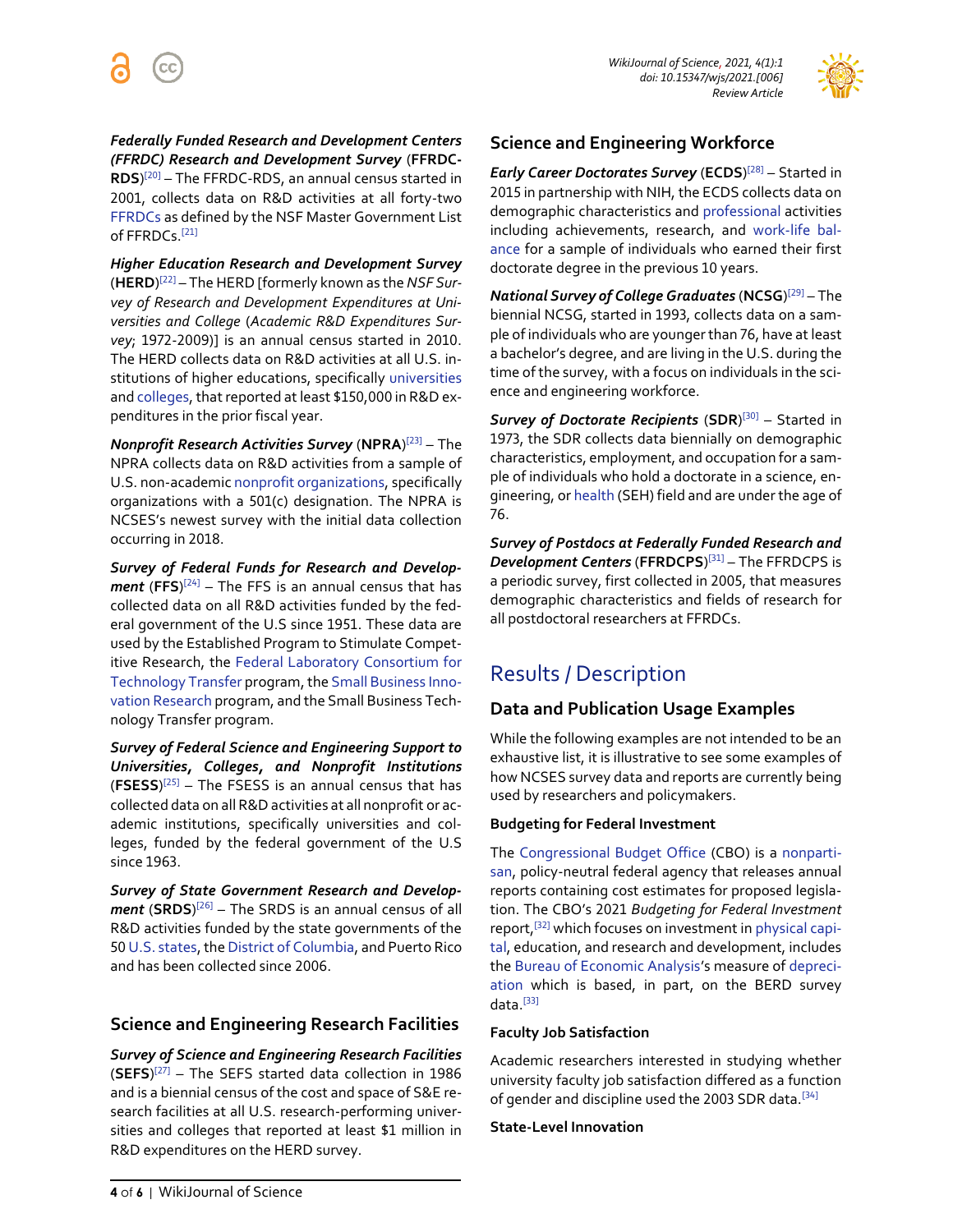



The [Brookings Institution](https://en.wikipedia.org/wiki/Brookings_Institution) prepared a report titled *Ideas for Pennsylvania Innovation: Examining Efforts by Competitor States and National Leaders*[\[35\]](https://en.wikiversity.org/wiki/WikiJournal_of_Science/%E2%80%9CCollect,_acquire,_analyze,_report,_and_disseminate_statistical_data_related_to_the_science_and_engineering_enterprise%E2%80%A6%E2%80%9D:_The_National_Center_for_Science_and_Engineering_Statistics#cite_note-37) for th[e Common](https://en.wikipedia.org/wiki/Pennsylvania)[wealth of Pennsylvania](https://en.wikipedia.org/wiki/Pennsylvania) with suggestions to increase its innovation economy that included information from the HERD survey.

#### **STEM Education**

The [Congressional Research Service](https://en.wikipedia.org/wiki/Congressional_Research_Service) is a [nonpartisan](https://en.wikipedia.org/wiki/Nonpartisanism) public policy research institute within the [Library of](https://en.wikipedia.org/wiki/Library_of_Congress)  [Congress](https://en.wikipedia.org/wiki/Library_of_Congress) that prepares reports for members of Congress and Congressional committees such as the *Science, Technology, Engineering, and Mathematics (STEM) Education: An Overview report<sup>[\[36\]](https://en.wikiversity.org/wiki/WikiJournal_of_Science/%E2%80%9CCollect,_acquire,_analyze,_report,_and_disseminate_statistical_data_related_to_the_science_and_engineering_enterprise%E2%80%A6%E2%80%9D:_The_National_Center_for_Science_and_Engineering_Statistics#cite_note-38)</sup> that includes science* and engineering degree information from the SED survey.

#### **Teamwork in STEM**

The SED survey data were also used to investigate whether an increased focus on interdisciplinary teambased research had an impact on job satisfaction among STEM doctoral graduates.<sup>[\[37\]](https://en.wikiversity.org/wiki/WikiJournal_of_Science/%E2%80%9CCollect,_acquire,_analyze,_report,_and_disseminate_statistical_data_related_to_the_science_and_engineering_enterprise%E2%80%A6%E2%80%9D:_The_National_Center_for_Science_and_Engineering_Statistics#cite_note-39)</sup>

#### **Women in Academic Science**

Researchers published a paper titled "Women in Aca-demic Science: A Changing Landscape"<sup>[\[38\]](https://en.wikiversity.org/wiki/WikiJournal_of_Science/%E2%80%9CCollect,_acquire,_analyze,_report,_and_disseminate_statistical_data_related_to_the_science_and_engineering_enterprise%E2%80%A6%E2%80%9D:_The_National_Center_for_Science_and_Engineering_Statistics#cite_note-40)</sup> that sought to make sense of the contradictory literature on the topic that used both the SEI reports and SED survey data.

#### **Research Grants and Fellowships**

In order to improve the quality and efficiency of data collection and analysis, NCSES directly funds survey-related analytic and methodological research through its annual competitive Research on the Science and Technology Enterprise: Statistics and Surveys program (RSTESS; Solicitation 15-521<sup>[\[39\]](https://en.wikiversity.org/wiki/WikiJournal_of_Science/%E2%80%9CCollect,_acquire,_analyze,_report,_and_disseminate_statistical_data_related_to_the_science_and_engineering_enterprise%E2%80%A6%E2%80%9D:_The_National_Center_for_Science_and_Engineering_Statistics#cite_note-41)</sup>). In addition to survey methodology research, the RSTESS program also accepts proposals for research projects that use NCSES data to investigate research questions on the science and technology enterprise, efforts to create or improve [indicators](https://en.wikipedia.org/wiki/Indicator_(statistics)) of activities and resources related to the science and technology enterprise, doctoral [dissertation](https://en.wikipedia.org/wiki/Thesis) projects, and workshops, as well as funding [research](https://en.wikipedia.org/wiki/Research_fellow)  [fellowships](https://en.wikipedia.org/wiki/Research_fellow) at the center. The research fellowships are administered by th[e Oak Ridge Institute for Science and](https://en.wikipedia.org/wiki/Oak_Ridge_Institute_for_Science_and_Education)  [Education](https://en.wikipedia.org/wiki/Oak_Ridge_Institute_for_Science_and_Education) (ORISE) an[d Oak Ridge Associated Universi](https://en.wikipedia.org/wiki/Oak_Ridge_Associated_Universities)[ties](https://en.wikipedia.org/wiki/Oak_Ridge_Associated_Universities) (ORAU)[\[6\]](https://en.wikiversity.org/wiki/WikiJournal_of_Science/%E2%80%9CCollect,_acquire,_analyze,_report,_and_disseminate_statistical_data_related_to_the_science_and_engineering_enterprise%E2%80%A6%E2%80%9D:_The_National_Center_for_Science_and_Engineering_Statistics#cite_note-:0-8) or by the [American Association for the](https://en.wikipedia.org/wiki/American_Association_for_the_Advancement_of_Science)  [Advancement of Science](https://en.wikipedia.org/wiki/American_Association_for_the_Advancement_of_Science) (AAAS).<sup>[\[40\]](https://en.wikiversity.org/wiki/WikiJournal_of_Science/%E2%80%9CCollect,_acquire,_analyze,_report,_and_disseminate_statistical_data_related_to_the_science_and_engineering_enterprise%E2%80%A6%E2%80%9D:_The_National_Center_for_Science_and_Engineering_Statistics#cite_note-42)[\[41\]](https://en.wikiversity.org/wiki/WikiJournal_of_Science/%E2%80%9CCollect,_acquire,_analyze,_report,_and_disseminate_statistical_data_related_to_the_science_and_engineering_enterprise%E2%80%A6%E2%80%9D:_The_National_Center_for_Science_and_Engineering_Statistics#cite_note-43)</sup>

### **NCSES: Our Statistical Agency**

In summary, NCSES is more than just another federal statistical agency. As the preeminent source for data on the U.S. science and engineering enterprise, NCSES

represents the science community to people outside this community, including policymakers and research funders. We, as NCSES's "constituency", should therefore think of NCSES as "our" statistical agency and support its goal of providing the most accurate and up-todate data about us and our work as possible. A first step (and the primary purpose of this article) is making sure everyone in the STEAM community knows about NCSES and its mission. A second step is to request that we in the community respond quickly and accurately when asked to participate in NCSES surveys. Finally, I hope this article motivates you to become more involved with NCSES through one of numerous opportunities mentioned here including analyzing existing NCSES data, proposing new funded research projects as part of the RSTESS program, or even participating in an ORISE/ORAU or AAAS research fellowship at NCSES.

# Acknowledgements

Thank you to Eric Youngstrom for comments on this manuscript and to Eric and Thomas Shafee for a guided introduction to the Wiki-verse. Thank you also to the reviewers for their time and feedback. A full list of contributors can be found at this address:

[https://en.wikiversity.org/wiki/WikiJournal\\_of\\_Science/%E2%80%9CCollect,\\_](https://en.wikiversity.org/wiki/WikiJournal_of_Science/%E2%80%9CCollect,_acquire,_analyze,_report,_and_disseminate_statistical_data_related_to_the_science_and_engineering_enterprise%E2%80%A6%E2%80%9D:_The_National_Center_for_Science_and_Engineering_Statistics#cite_note-2) [acquire,\\_analyze,\\_report,\\_and\\_disseminate\\_statistical\\_data\\_related\\_to\\_the\\_](https://en.wikiversity.org/wiki/WikiJournal_of_Science/%E2%80%9CCollect,_acquire,_analyze,_report,_and_disseminate_statistical_data_related_to_the_science_and_engineering_enterprise%E2%80%A6%E2%80%9D:_The_National_Center_for_Science_and_Engineering_Statistics#cite_note-2) [science\\_and\\_engineering\\_enterprise%E2%80%A6%E2%80%9D:\\_The\\_Nation](https://en.wikiversity.org/wiki/WikiJournal_of_Science/%E2%80%9CCollect,_acquire,_analyze,_report,_and_disseminate_statistical_data_related_to_the_science_and_engineering_enterprise%E2%80%A6%E2%80%9D:_The_National_Center_for_Science_and_Engineering_Statistics#cite_note-2) [al\\_Center\\_for\\_Science\\_and\\_Engineering\\_Statistics#cite\\_note-2](https://en.wikiversity.org/wiki/WikiJournal_of_Science/%E2%80%9CCollect,_acquire,_analyze,_report,_and_disseminate_statistical_data_related_to_the_science_and_engineering_enterprise%E2%80%A6%E2%80%9D:_The_National_Center_for_Science_and_Engineering_Statistics#cite_note-2)

Competing interests: This work was completed while the author was on leave from the University of Nebraska – Lincoln to participate in a funded research fellowship at the National Science Foundation's National Center for Science and Engineering Statistics, administered by the Oak Ridge Institute for Science and Education and Oak Ridge Associate Universities. The author is not an employee of NSF, NCSES, ORISE, or ORAU and the views and conclusions expressed herein are the author's and do not necessarily reflect those of any of these organizations or their employees.

Ethics Statement: No animal or human subjects data were used for this article.

# References

- 1. *"42 U.S. Code § 1862p - [National Center for Science and Engineering](https://www.law.cornell.edu/uscode/text/42/1862p)  [Statistics".](https://www.law.cornell.edu/uscode/text/42/1862p) LII / Legal Information Institute. Retrieved 2021-03-03.*
- 2. *["Official Text and Related Information on the Foundations for Evidence-](https://www.govinfo.gov/content/pkg/PLAW-115publ435/html/PLAW-115publ435.htm)[Based Policymaking Act of](https://www.govinfo.gov/content/pkg/PLAW-115publ435/html/PLAW-115publ435.htm) 2019". www.govinfo.gov. Retrieved 2021-03-03.*
- 3. *["Official Text and Related Information on the America COMPETES](https://www.govinfo.gov/content/pkg/PLAW-111publ358/html/PLAW-111publ358.htm)  [Reauthorization Act of 2010".](https://www.govinfo.gov/content/pkg/PLAW-111publ358/html/PLAW-111publ358.htm) www.govinfo.gov. Retrieved 2021-03-04.*
- 4. *["NSF's Division of Science Resources Statistics Is Now the National Center for](https://www.nsf.gov/news/news_summ.jsp?cntn_id=118648)  [Science and Engineering Statistics".](https://www.nsf.gov/news/news_summ.jsp?cntn_id=118648) www.nsf.gov. Retrieved 2021-03-04.*
- 5. *Voigt, Russel T. ["Statistical Programs of the United States Government:](https://www.whitehouse.gov/wp-content/uploads/2020/12/statistical-programs-20192020.pdf)  [Fiscal Years 2019/2020"](https://www.whitehouse.gov/wp-content/uploads/2020/12/statistical-programs-20192020.pdf) (PDF). Office of Management and Budget. Retrieved 2021-03-04.*
- 6. *["The National Science Foundation National Center for Science and](https://orise.orau.gov/ncses/index.html)  [Engineering Statistics Research Ambassadors Program".](https://orise.orau.gov/ncses/index.html) Oak Ridge Institute for Science and Education/Oak Ridge Associated Universities. Retrieved 2021-03-04.*
- 7. *["Science and Engineering Indicators".](https://ncses.nsf.gov/indicators) ncses.nsf.gov. Retrieved 2021-03-04.*
- 8. *["Women, Minorities, and Persons with Disabilities in Science and](https://ncses.nsf.gov/pubs/nsf19304/digest)  [Engineering: 2019".](https://ncses.nsf.gov/pubs/nsf19304/digest) ncses.nsf.gov. Retrieved 2021-03-04.*
- 9. *["Official Text and Related Information on the Science and Engineering Equal](https://www.govinfo.gov/content/pkg/STATUTE-94/pdf/STATUTE-94-Pg3007.pdf#page=6)  [Opportunities Act"](https://www.govinfo.gov/content/pkg/STATUTE-94/pdf/STATUTE-94-Pg3007.pdf#page=6) (PDF). www.govinfo.gov. Retrieved 2021-03-04.*